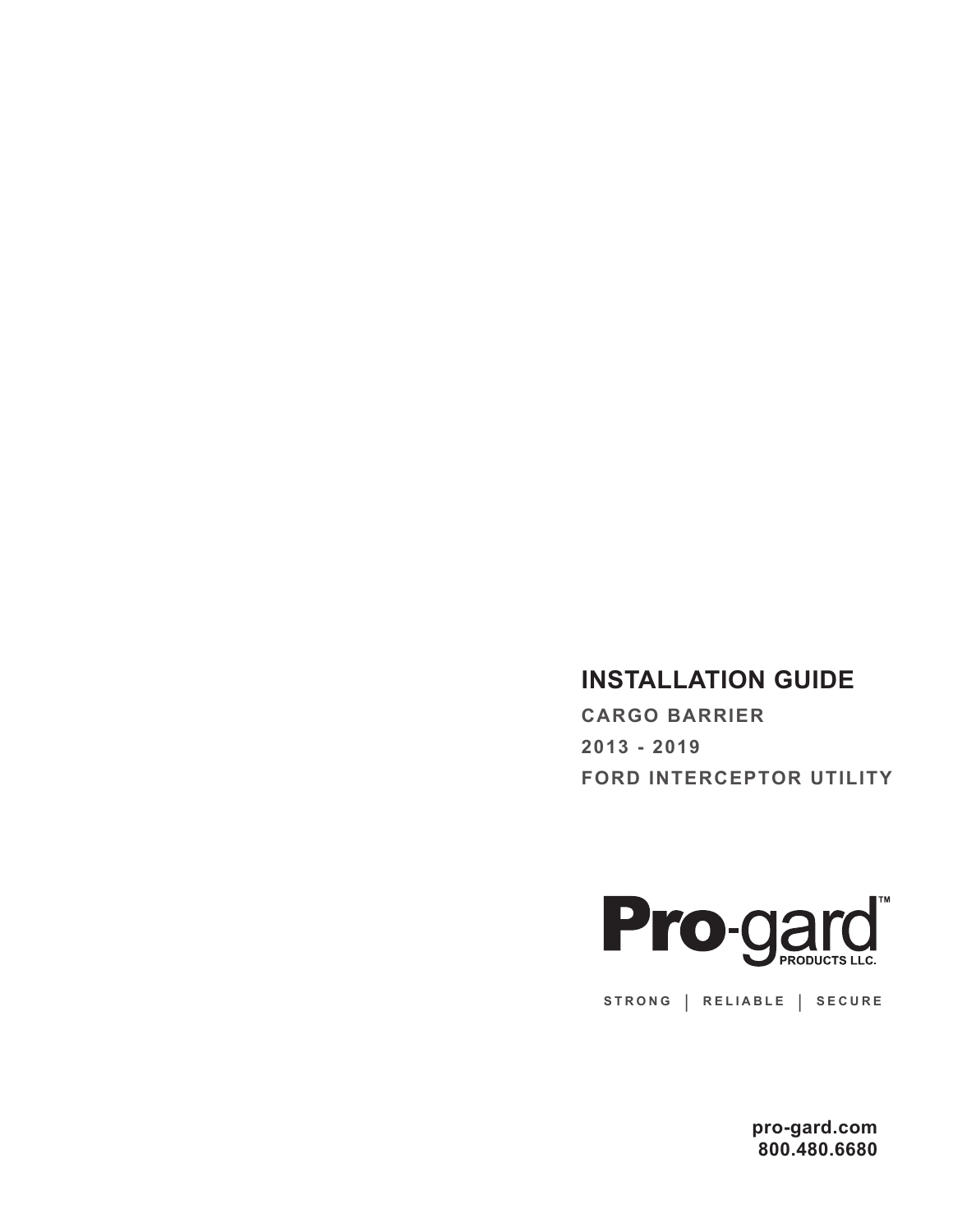

- I. Refer to the diagram on the last page of these instructions to verify all parts were received.
- II. The following tools will be required to complete the installation.

A. 3/8" drive ratchet with 13mm socket and 15mm socket (deep) B. 7/16" wrench or 3/8" drive ratchet with 7/16" socket

- III. Read all instructions carefully before starting the assembly process.
- IV. Rear Mounting Bracket Installation
	- A. Remove the Driver OEM Rear Pocket Trim Panel, located on the Rear Quarter Trim, just below the Upper Contents Tray. Loosen the two 15mm bolt heads that secure the Cross Member Bracket. (See FIG. 1)
	- B. Place the Driver's Rear Mounting Bracket (3B4713-02D) under the two bolts and slide the rear mounting bracket in as far as it will go.

C. Repeat for Passenger Side using Passenger's Rear Mounting Bracket (3B4713-02P)

- V. Front Mounting Bracket Installation
	- A. Locate the two bolts that secure the load floor to the vehicle. Remove the OEM Bolt and leave the OEM Spacer in the Load Floor. Install 4G5070P11 black Spacer that is supplied with the hardware kit. Place the Front Mounting Bracket (3B4713-01D) on top of the load floor, and use the supplied bolt  $(3X155)$  and lock washer  $(3X194)$  to secure the bracket. (See FIG. 2)

3B4713-02D

FIG 1. DRIVER'S SIDE SHOWN

- B. Repeat for Passenger Side using Passenger's Front Mounting Bracket (3B4713-01P)
- C. The load floor has a small portion that extends past the mounting brackets. This will need to be removed **if installing Out Board Seat Belts** by using a utility knife to cut along the flap that allows the floor to flex.

**pro-gard.com 800.480.6680 2**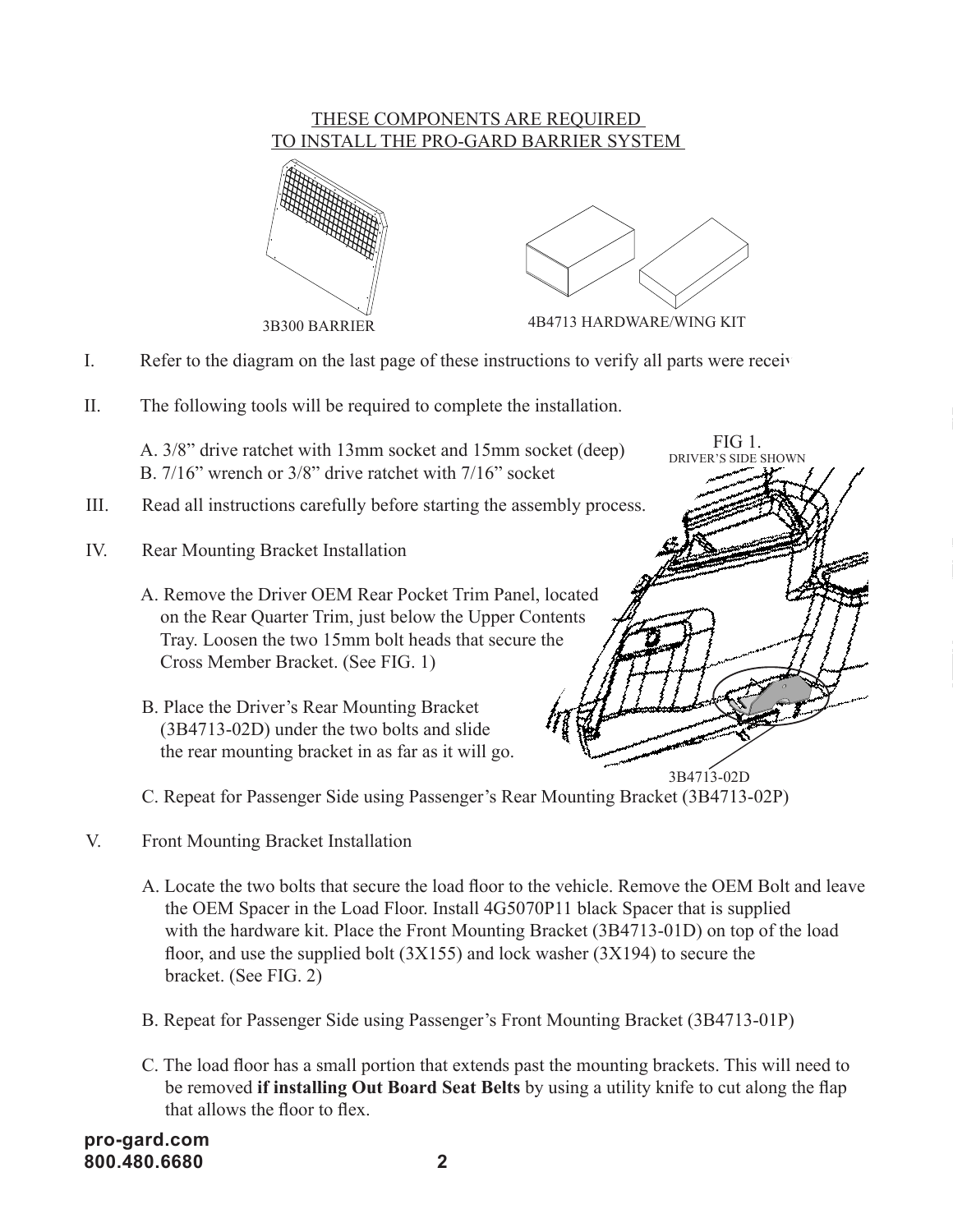- VI. Barrier Installation
	- A. Place the cargo barrier with the flat surface against the back of the front mounting brackets (3B4713-01D&P). Install two carriage bolts (3X36) in each of the front mounting brackets. Slide the barrier into place against the front mounting bracket and install 2 whiz nuts (3X16Z) to secure the barrier to the front mounting brackets (3B4713-01D). (See Fig. 3)
	- B. Repeat for Passenger's side
	- **NOTE:** *The front of the barrier should sit just behind the Front hinge point of the load floor, allowing access to the factory equipment and fuses with the barrier installed.*
- VII. Installing the Mounting Straps
	- A. The mounting strap (3B4713-05D&P) is the last bracket to install. The end with the slot will connect to the rear mounting bracket (3B471302D) using a carriage bolt (3X82) and a whiz nut (3X16Z). The end with a hole will connect to the barrier as shown with a carriage bolt  $(3X36)$  and a whiz nut  $(3X16Z)$ . (See Fig. 4)
	- B. Repeat for Passenger's side



FIG. 2 DRIVER'S SIDE SHOWN





**pro-gard.com 3 800.480.6680**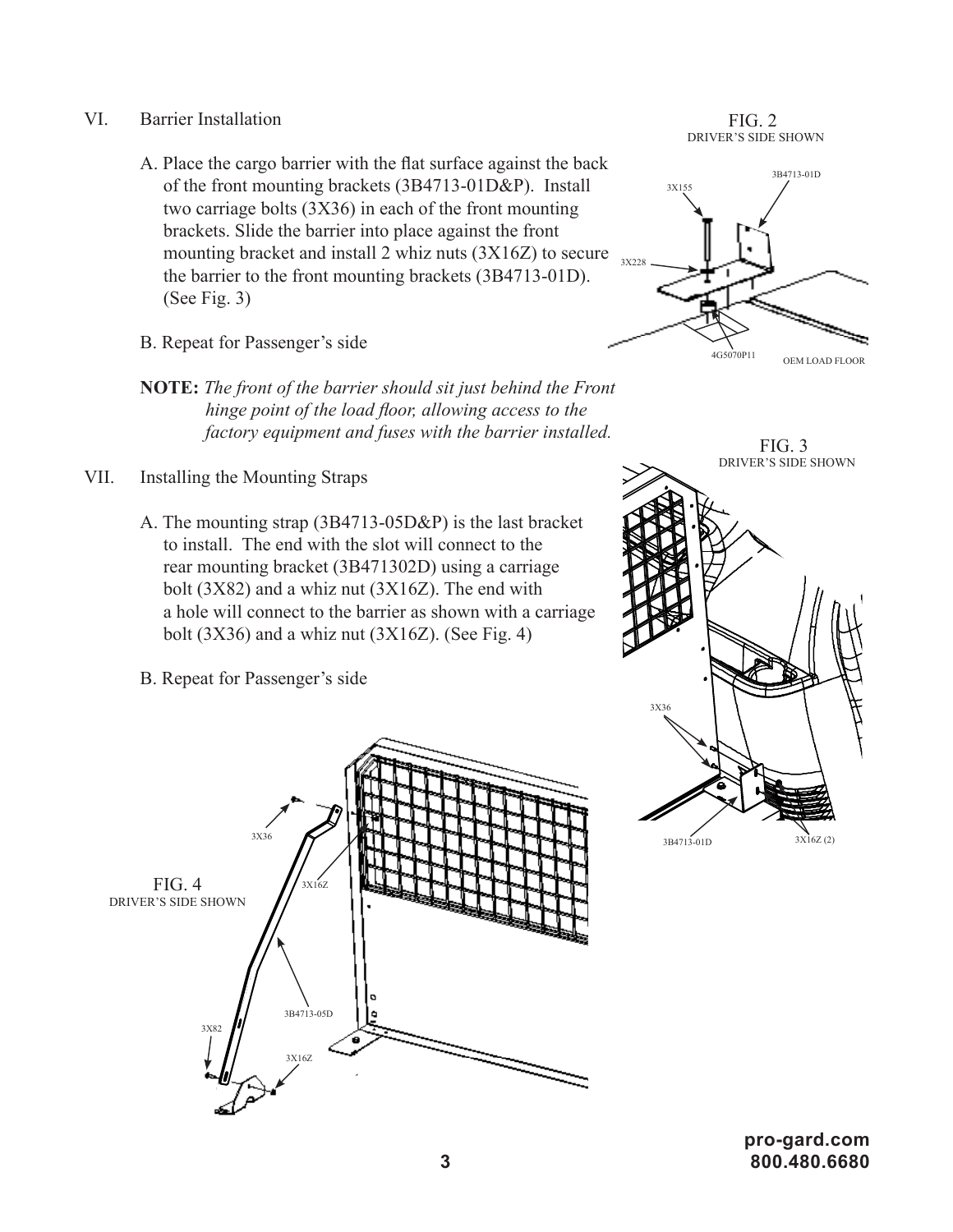- VIII. Installing Filler Wings
	- A. Install the Wing Mounting Brackets (3P929) to the "front" side of the filler wings, with the bend facing forward. (See Fig. 5)
	- B. **OEM Seats:** Place the Filler Wing Assemblies against the front side of the Barrier. Fasten the assemblies using the supplied bolts (3X03) and nuts (3X16). Ensure that the Filler Wings can flex forward in the event of a crash. (See Fig. 5)
	- C. **Transport Seat:** When installing the transport seat ensure filler wings are installed on top of the seat, in front of the seat support bracket to allow proper flex for airbag compliance and preventing prisioner access points to the cargo area.
		- **NOTE:** *Installation of the Filler Wings according to these instructions is critical in their ability to function properly in the event of Side Air Bag deployment.*
- IX. Audit overall installation, insure that all fasteners are tight.